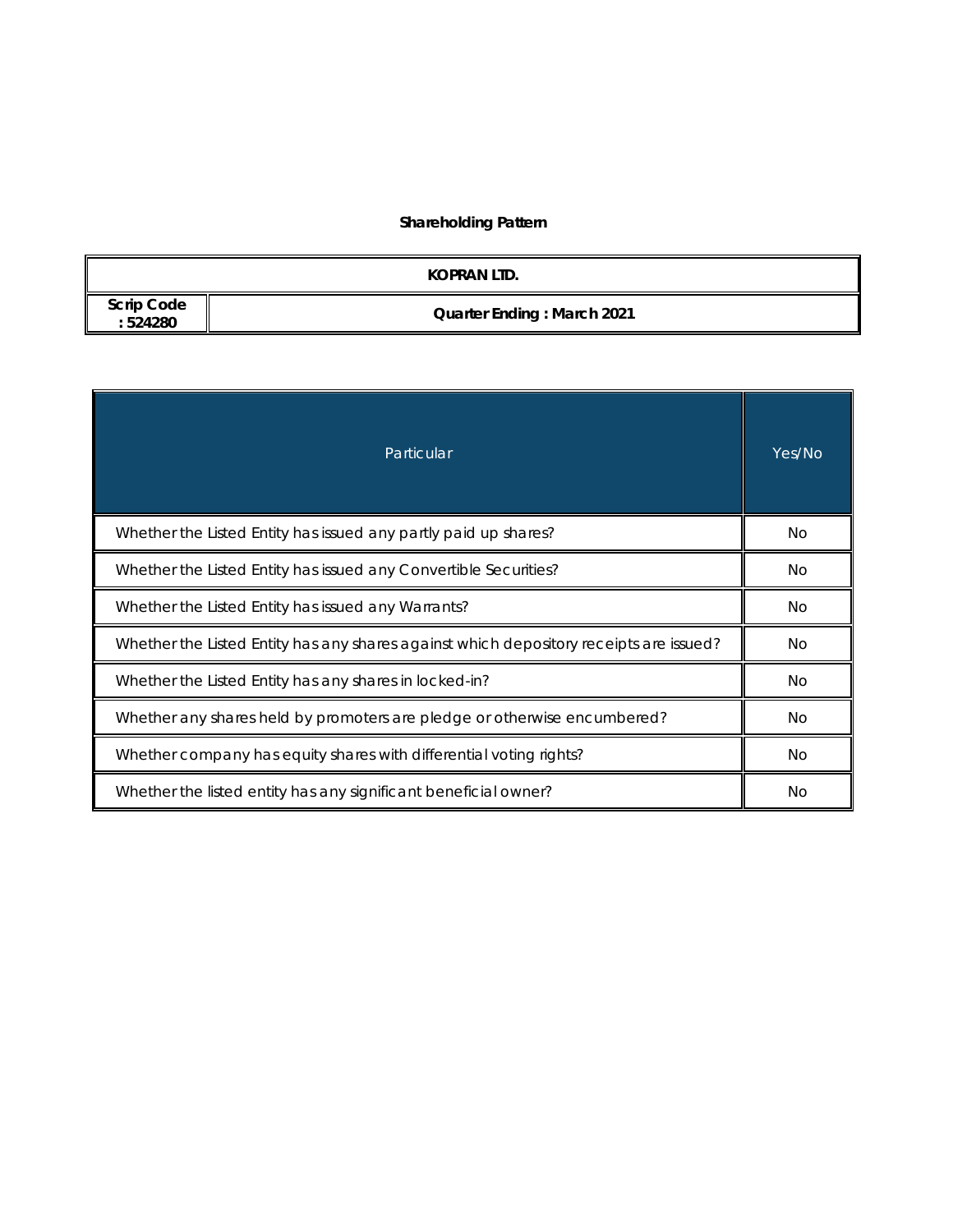## **Summary statement holding of specified securities**

| Category of<br>shareholder               | No. of<br>shareholders | No. of fully<br>paid up equity<br>shares held | Total no.<br>shares held | Shareholding<br>as a % of total<br>no. of shares<br>(calculated<br>as per SCRR.<br>1957)As a % of<br>$(A+B+C2)$ | No. of<br>Voting<br><b>Rights</b> | <b>Total</b><br>as a $%$<br>$\circ$ f<br>Total<br>Voting<br>right | No. of equity<br>shares held in<br>dematerialized<br>form |
|------------------------------------------|------------------------|-----------------------------------------------|--------------------------|-----------------------------------------------------------------------------------------------------------------|-----------------------------------|-------------------------------------------------------------------|-----------------------------------------------------------|
| (A) Promoter &<br>Promoter Group         | 19                     | 1,89,34,203                                   | 1,89,34,203              | 43.78                                                                                                           | 1,89,34,203                       | 43.78                                                             | 1,89,34,203                                               |
| (B) Public                               | 35,814                 | 2,43,16,403                                   | 2,43,16,403              | 56.22                                                                                                           | 2,43,16,403                       | 56.22                                                             | 2,40,21,923                                               |
| (C1) Shares<br>underlying DRs            |                        |                                               |                          | 0.00                                                                                                            |                                   | 0.00                                                              |                                                           |
| (C2) Shares<br>held by<br>Employee Trust |                        |                                               |                          | 0.00                                                                                                            |                                   | 0.00                                                              |                                                           |
| $(C)$ Non<br>Promoter-Non<br>Public      |                        |                                               |                          | 0.00                                                                                                            |                                   | 0.00                                                              |                                                           |
| <b>Grand Total</b>                       | 35,833                 | 4,32,50,606                                   | 4,32,50,606              | 100.00                                                                                                          | 4,32,50,606                       | 100.00                                                            | 4,29,56,126                                               |

**Note:** C=C1+C2 Grand Total=A+B+C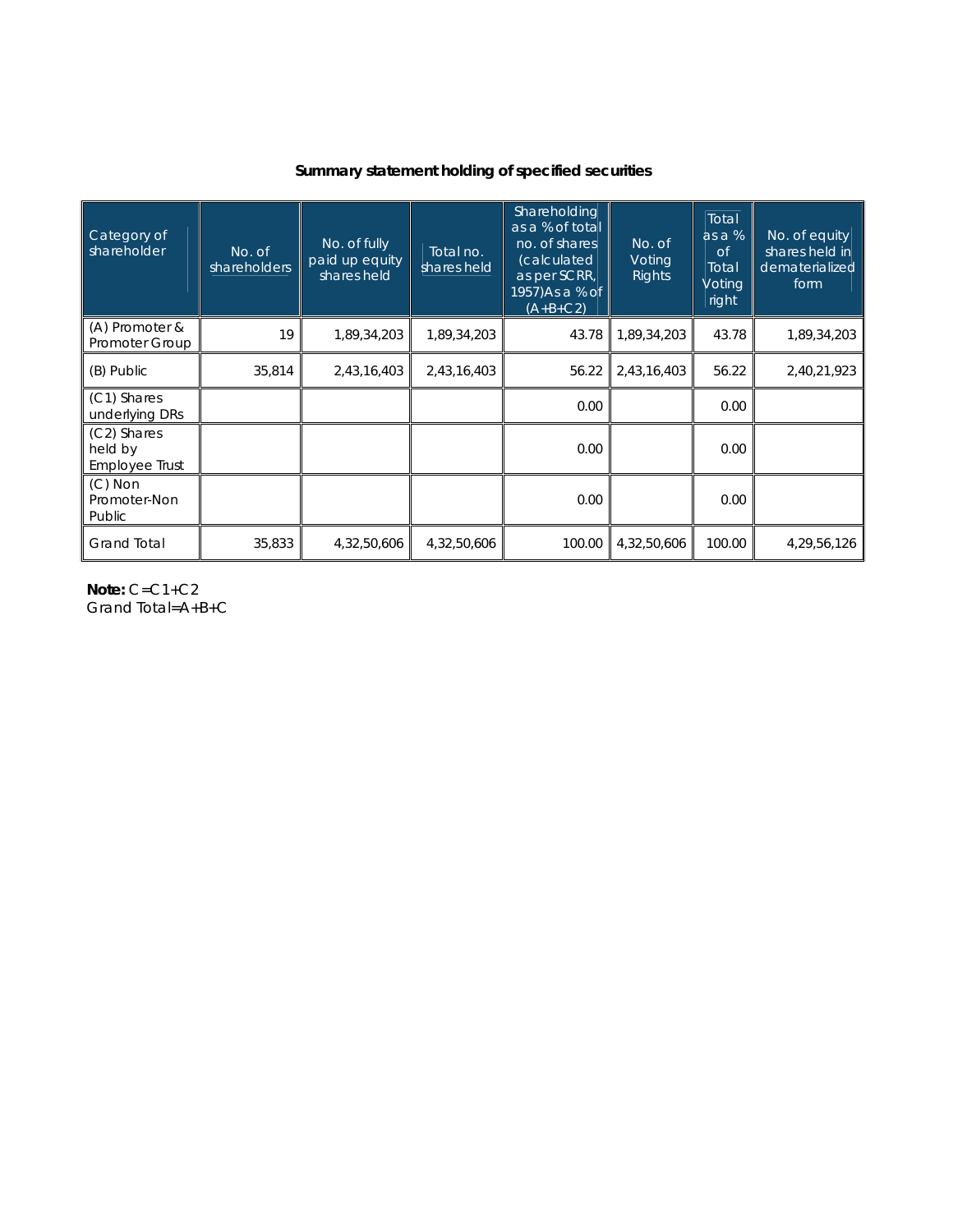Shareholding Pattern

| KOPRAN LTD.          |                            |  |  |  |
|----------------------|----------------------------|--|--|--|
| Scrip Code: $524280$ | Quarter Ending: March 2021 |  |  |  |

## **Statement showing shareholding pattern of the Promoter and Promoter Group**

| Category of<br>shareholder            | Nos. of<br>shareholders | No. of fully<br>paid up<br>equity shares<br>held | No. of<br>Partly<br>paid-up<br>equity<br>shares<br>held | Total nos.<br>shares held | Shareholding as a %<br>of total no. of shares<br>(calculated as per<br>SCRR, 1957)As a % of<br>$(A+B+C2)$ | Number of equity<br>shares held in<br>dematerialized<br>form |
|---------------------------------------|-------------------------|--------------------------------------------------|---------------------------------------------------------|---------------------------|-----------------------------------------------------------------------------------------------------------|--------------------------------------------------------------|
| A1) Indian                            |                         |                                                  |                                                         |                           | 0.00                                                                                                      |                                                              |
| Individuals/Hindu<br>undivided Family | 12                      | 54,81,410                                        |                                                         | 54,81,410                 | 12.67                                                                                                     | 54,81,410                                                    |
| Rajendra Somani                       | $\mathbf{1}$            | 23,24,250                                        |                                                         | 23,24,250                 | 5.37                                                                                                      | 23,24,250                                                    |
| Susheel Somani                        | $\mathbf{1}$            | 8,71,900                                         |                                                         | 8,71,900                  | 2.02                                                                                                      | 8,71,900                                                     |
| Hridai Shusheel<br>Somani             | $\mathbf{1}$            | 1,16,900                                         |                                                         | 1,16,900                  | 0.27                                                                                                      | 1,16,900                                                     |
| Mridula Somani                        | $\mathbf{1}$            | 2,28,900                                         |                                                         | 2,28,900                  | 0.53                                                                                                      | 2,28,900                                                     |
| Surendra Somani                       | $\mathbf{1}$            | 5.03.075                                         |                                                         | 5,03,075                  | 1.16                                                                                                      | 5,03,075                                                     |
| Jaya Somani                           | $\mathbf{1}$            | 2,58,500                                         |                                                         | 2,58,500                  | 0.60                                                                                                      | 2,58,500                                                     |
| Adarsh Somani                         | $\mathbf{1}$            | 1,81,250                                         |                                                         | 1,81,250                  | 0.42                                                                                                      | 1,81,250                                                     |
| Suhrid Somani                         | $\mathbf{1}$            | 93,300                                           |                                                         | 0.22<br>93,300            |                                                                                                           | 93,300                                                       |
| Vandana Somani                        | 1                       | 3,25,200                                         |                                                         | 3,25,200                  | 0.75                                                                                                      | 3,25,200                                                     |
| Somani Kumkum                         | 1                       | 35,635                                           |                                                         | 35,635                    | 0.08                                                                                                      | 35,635                                                       |
| Varun Somani                          | $\mathbf{1}$            | 2,72,500                                         |                                                         | 2,72,500                  | 0.63                                                                                                      | 2,72,500                                                     |
| Nupur Somani                          | $\mathbf{1}$            | 2,70,000                                         |                                                         | 2,70,000                  | 0.62                                                                                                      | 2,70,000                                                     |
| Any Other (specify)                   | $\overline{7}$          | 1,34,52,793                                      |                                                         | 1,34,52,793               | 31.10                                                                                                     | 1,34,52,793                                                  |
| Debonair<br>Publication Pvt. Ltd.     | $\mathbf{1}$            | 1,000                                            |                                                         | 1,000                     | 0.00                                                                                                      | 1,000                                                        |
| G. Claridge &<br>Company Limited      | $\mathbf{1}$            | 3,42,500                                         |                                                         | 3,42,500                  | 0.79                                                                                                      | 3,42,500                                                     |
| <b>Oricon Enterprises</b><br>Ltd.     | $\mathbf{1}$            | 60,17,183                                        |                                                         | 60,17,183                 | 13.91                                                                                                     | 60,17,183                                                    |
| Parijat Shipping<br>and Finale Ltd.   | $\mathbf{1}$            | 3,85,209                                         |                                                         | 3,85,209                  | 0.89                                                                                                      | 3,85,209                                                     |
| Kopran Lifestyle Ltd                  | $\mathbf{1}$            | 3,950                                            |                                                         | 3,950                     | 0.01                                                                                                      | 3,950                                                        |
| Sarvamangal<br>Mercantile Co. Ltd.    | $\mathbf{1}$            | 29,02,951                                        |                                                         | 29,02,951                 | 6.71                                                                                                      | 29,02,951                                                    |
| Panorama Finvest<br>Pvt. Ltd.         | $\mathbf{1}$            | 38,00,000                                        |                                                         | 38,00,000                 | 8.79                                                                                                      | 38,00,000                                                    |
| Sub Total A1                          | 19                      | 1,89,34,203                                      |                                                         | 1,89,34,203               | 43.78                                                                                                     | 1,89,34,203                                                  |
| A2) Foreign                           |                         |                                                  |                                                         |                           | 0.00                                                                                                      |                                                              |
| $A = A1 + A2$                         | 19                      | 1,89,34,203                                      |                                                         | 1,89,34,203               | 43.78                                                                                                     | 1,89,34,203                                                  |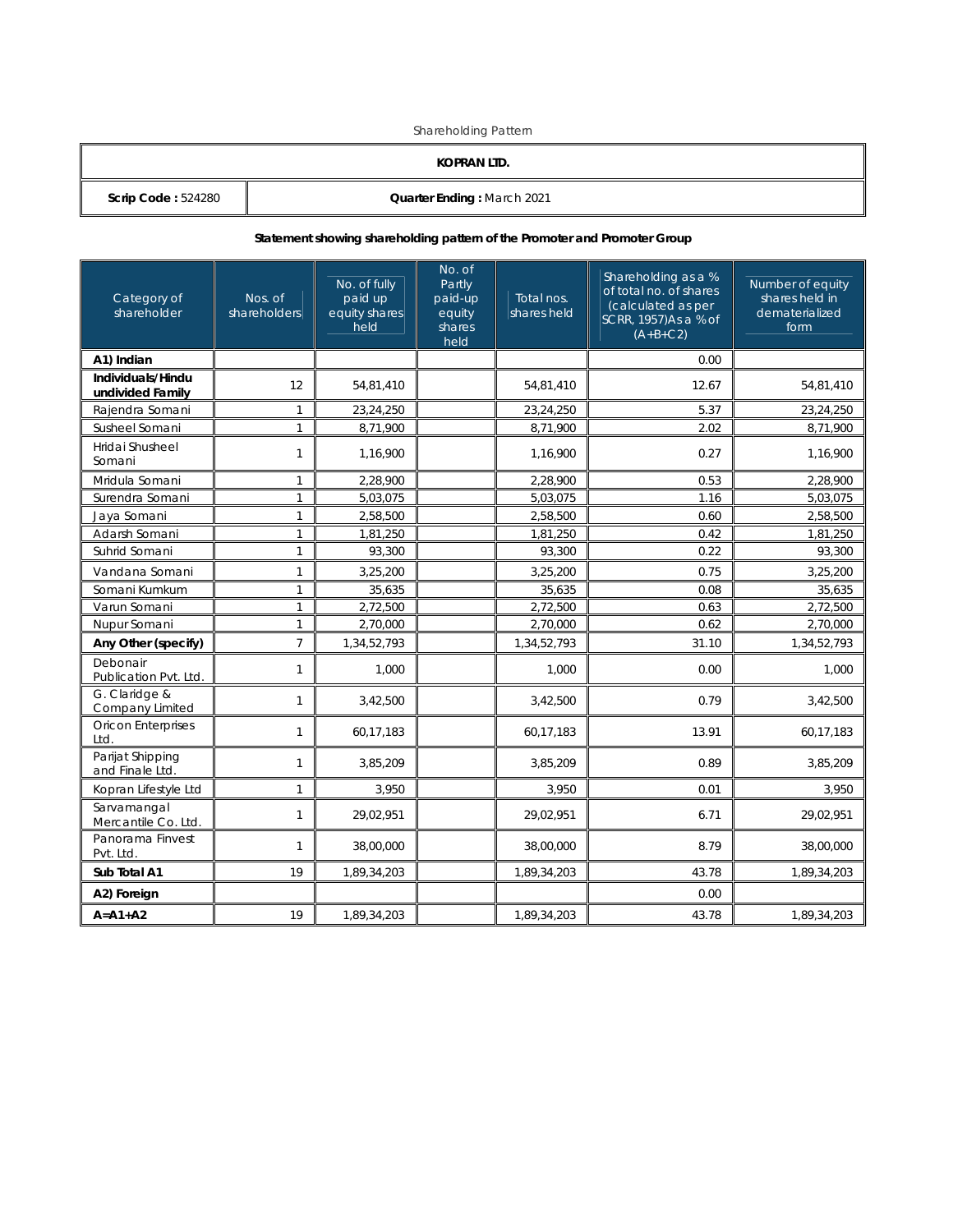Shareholding Pattern Public Shareholder

|  | (OPRAN LTD |  |
|--|------------|--|
|  |            |  |

K **Scrip Code :** 524280 **Quarter ending :** March 2021

## **Statement showing shareholding pattern of the Public shareholder**

| Category & Name of the<br>Shareholders                                       | No. of<br>shareholder | No. of fully<br>paid up<br>equity<br>shares held | Total no.<br>shares held | Shareholding %<br>No. of<br>calculated as per<br>Voting<br>SCRR, 1957 As a %<br>Rights<br>of $(A+B+C2)$ |             | Total as a<br>% of Total<br>Voting<br>right | No. of equity shares<br>held in<br>dematerialized<br>form(Not<br>Applicable) |
|------------------------------------------------------------------------------|-----------------------|--------------------------------------------------|--------------------------|---------------------------------------------------------------------------------------------------------|-------------|---------------------------------------------|------------------------------------------------------------------------------|
| <b>B1) Institutions</b>                                                      | $\Omega$              | $\Omega$                                         |                          | 0.00                                                                                                    |             | 0.00                                        |                                                                              |
| Mutual Funds/                                                                | 3                     | 500                                              | 500                      | 0.00                                                                                                    | 500         | 0.00                                        |                                                                              |
| <b>Alternate Investment</b><br><b>Funds</b>                                  | $\mathbf{1}$          | 140000                                           | 1,40,000                 | 0.32                                                                                                    | 1,40,000    | 0.32                                        | 1,40,000                                                                     |
| <b>Financial Institutions/</b><br><b>Banks</b>                               | 11                    | 851301                                           | 8,51,301                 | 1.97                                                                                                    | 8,51,301    | 1.97                                        | 8,51,001                                                                     |
| Any Other (specify)                                                          | 3                     | 300                                              | 300                      | 0.00                                                                                                    | 300         | 0.00                                        |                                                                              |
| FII                                                                          | 3                     | 300                                              | 300                      | 0.00                                                                                                    | 300         | 0.00                                        |                                                                              |
| Sub Total B1                                                                 | 18                    | 992101                                           | 9,92,101                 | 2.29                                                                                                    | 9,92,101    | 2.29                                        | 9,91,001                                                                     |
| <b>B2) Central Government/</b><br>State Government(s)/<br>President of India | 0                     | $\overline{O}$                                   |                          | 0.00                                                                                                    |             | 0.00                                        |                                                                              |
| <b>B3) Non-Institutions</b>                                                  | 0                     | $\overline{0}$                                   |                          | 0.00                                                                                                    |             | 0.00                                        |                                                                              |
| Individual share capital<br>upto Rs. 2 Lacs                                  | 34023                 | 13837821                                         | 1,38,37,821              | 31.99                                                                                                   | 1,38,37,821 | 31.99                                       | 1,35,64,392                                                                  |
| Individual share capital in<br>excess of Rs. 2 Lacs                          | 78                    | 4296547                                          | 42,96,547                | 9.93                                                                                                    | 42,96,547   | 9.93                                        | 42,96,547                                                                    |
| NBFCs registered with RBI                                                    | 1                     | 15399                                            | 15.399                   | 0.04                                                                                                    | 15.399      | 0.04                                        | 15,399                                                                       |
| Any Other (specify)                                                          | 1694                  | 5174535                                          | 51,74,535                | 11.96                                                                                                   | 51,74,535   | 11.96                                       | 51,54,584                                                                    |
| <b>Bodies Corporate</b>                                                      | 268                   | 2039446                                          | 20,39,446                | 4.72                                                                                                    | 20,39,446   | 4.72                                        | 20,19,645                                                                    |
| <b>Clearing Members</b>                                                      | 119                   | 1016600                                          | 10,16,600                | 2.35                                                                                                    | 10,16,600   | 2.35                                        | 10,16,600                                                                    |
| <b>HUF</b>                                                                   | 837                   | 1080432                                          | 10,80,432                | 2.50                                                                                                    | 10,80,432   | 2.50                                        | 10,80,432                                                                    |
| Non-Resident Indian (NRI)                                                    | 468                   | 1036109                                          | 10,36,109                | 2.40                                                                                                    | 10,36,109   | 2.40                                        | 10,35,959                                                                    |
| Trusts                                                                       | $\overline{2}$        | 1948                                             | 1,948                    | 0.00                                                                                                    | 1,948       | 0.00                                        | 1,948                                                                        |
| Sub Total B3                                                                 | 35796                 | 23324302                                         | 2,33,24,302              | 53.93                                                                                                   | 2,33,24,302 | 53.93                                       | 2,30,30,922                                                                  |
| $B = B1 + B2 + B3$                                                           | 35814                 | 24316403                                         | 2,43,16,403              | 56.22                                                                                                   | 2,43,16,403 | 56.22                                       | 2,40,21,923                                                                  |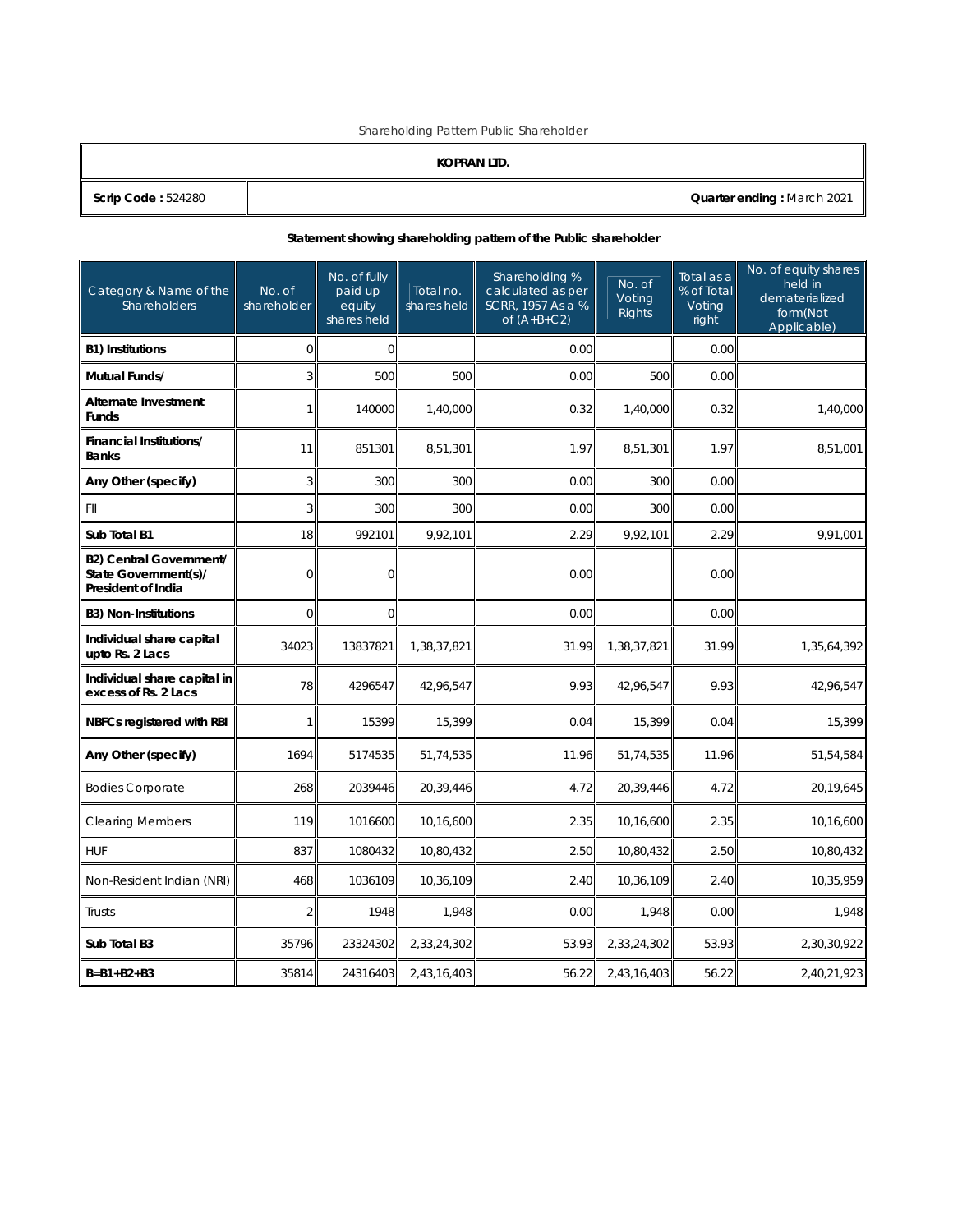#### Shareholding Pattern Non Promoter-Non Public

|                           | KOPRAN LTD. |                            |
|---------------------------|-------------|----------------------------|
| <b>Scrip Code: 524280</b> |             | Quarter ending: March 2021 |

#### **Statement showing shareholding pattern of the Non Promoter- Non Public shareholder**

| Category &<br>Name of the<br>Shareholders(I) | No. of<br>shareholder(III) | No. of fully<br>paid up<br>equity<br>shares<br>held(IV) | Partly<br>paid-up<br>equity<br>shares<br>held(V) | Total no.<br>shares<br>$held(VII =$<br>$ V+V+V $ | Shareholding %<br>calculated as per<br>SCRR, 1957 As a<br>% of<br>$(A+B+C2)(VIII)$ | Number of equity<br>shares held in<br>dematerialized<br>form(XIV)(Not<br>Applicable) |
|----------------------------------------------|----------------------------|---------------------------------------------------------|--------------------------------------------------|--------------------------------------------------|------------------------------------------------------------------------------------|--------------------------------------------------------------------------------------|
| C1) Custodian/DR<br>Holder                   |                            | 0                                                       |                                                  |                                                  | 0.00                                                                               |                                                                                      |
| C2) Employee<br><b>Benefit Trust</b>         |                            | 0                                                       |                                                  |                                                  | 0.00                                                                               |                                                                                      |